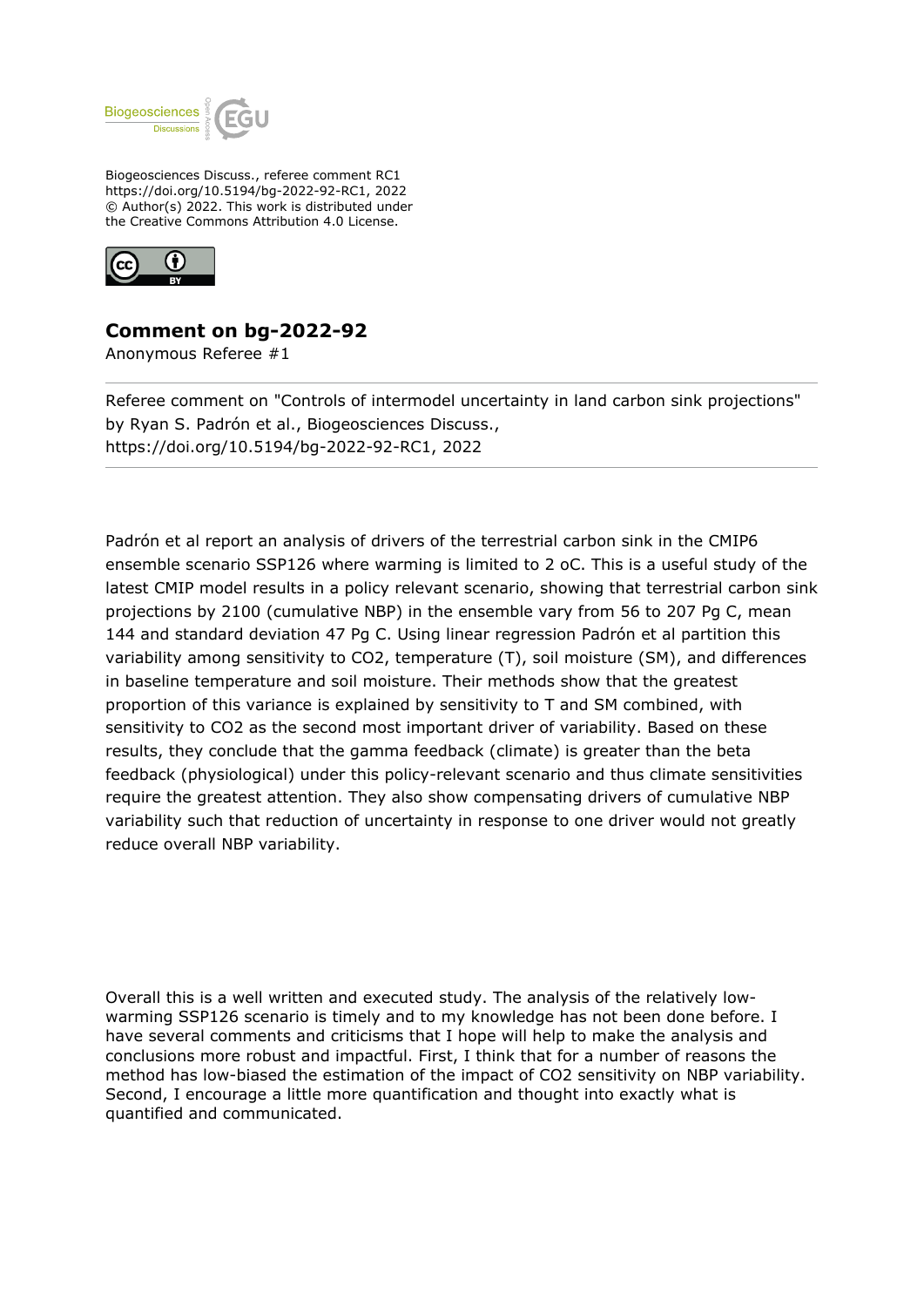First: underestimation of the impact of CO2 sensitivity on NBP variability. CO2 sensitivity is estimated as the sensitivity of GPP to CO2 in the 1 % per year increases in CO2 simulations (1pctCO2-bgc) in which CO2 ranges from 350 to 800 ppm. This method assumes 1) the CO2 sensitivity of NBP is the same as that for GPP, 2) that CO2 sensitivity is linear across the range 350 to 800 ppm, and 3) that there are no interactions between CO2 sensitivity and either T or SM. It is likely that all three of these assumptions will lowbias the estimate of the impact of model CO2 sensitivity on cross-model NBP variability.

- While GPP sensitivity to CO2 is likely the main driver of NBP sensitivity to CO2, as asserted in the current ms, the assumption ignores potential changes in turnover rates that can also occur in response to CO2, which can be substantial. Using cross-model GPP sensitivity to CO2 will result in a lower correlation with NBP variability than using NBP sensitivity to CO2. Further, for T and SM sensitivity, NBP is used, biasing results in favor of T and SM sensitivity. Comparing the sensitivities of GPP to CO2 to NBP to T and SM is not a like-for-like comparison. Sensitivity of NBP to CO2 should be estimated and used in the regression analysis.
- The CO2 response over 350 to 800 ppm is likely not linear in these models, it almost certainly is not at the leaf scale which drives model CO2 responses. The SPP126 simulations max out at 446 ppm. There is likely saturation in the CO2 response for many models somewhere between 450 and 800 ppm. CO2 sensitivities should be estimated over the range of CO2 concentrations that preserve linearity over the range 350 – 446 (i.e. concentrations can be higher but responses must be linear over the range). A supplemental figure showing NBP against CO2 for the 1pctCO2-bgc simulations would be useful.
- There are interactions between CO2 and T and SM. Interactions with T are likely the most important for this discussion. At high T it is well known that CO2 can alleviate some of the reductions in photosynthesis due to interactive effects on photorespiration. This could alleviate GPP reductions in high T years that I'm not sure would be removed by detrending NBP. I'm not sure there is an easy way to account for this, and that is OK. But some acknowledgment of this effect and some attempt to quantify it would help make results more robust.

Second: encourage more thought into exactly what is quantified and communicated. I suggest quantifying statement in the abstract, cumulative NBP variability etc. Also, as well as putting these numbers in the context of current annual emissions, I think it might also be useful to present them as a proportion of the assumed emissions in the SSP126 scenario (if someone has calculated those). Why is the proportion of variance in NBP variability to CO2 sensitivity not quantified on ln 354? I encourage the authors to think about what is best to present given this is a study of the global carbon cycle. Most figures are presented in the units per meter squared. When aggregating to broad zonal regions I suggest it is more informative to present results as the absolute sum across the whole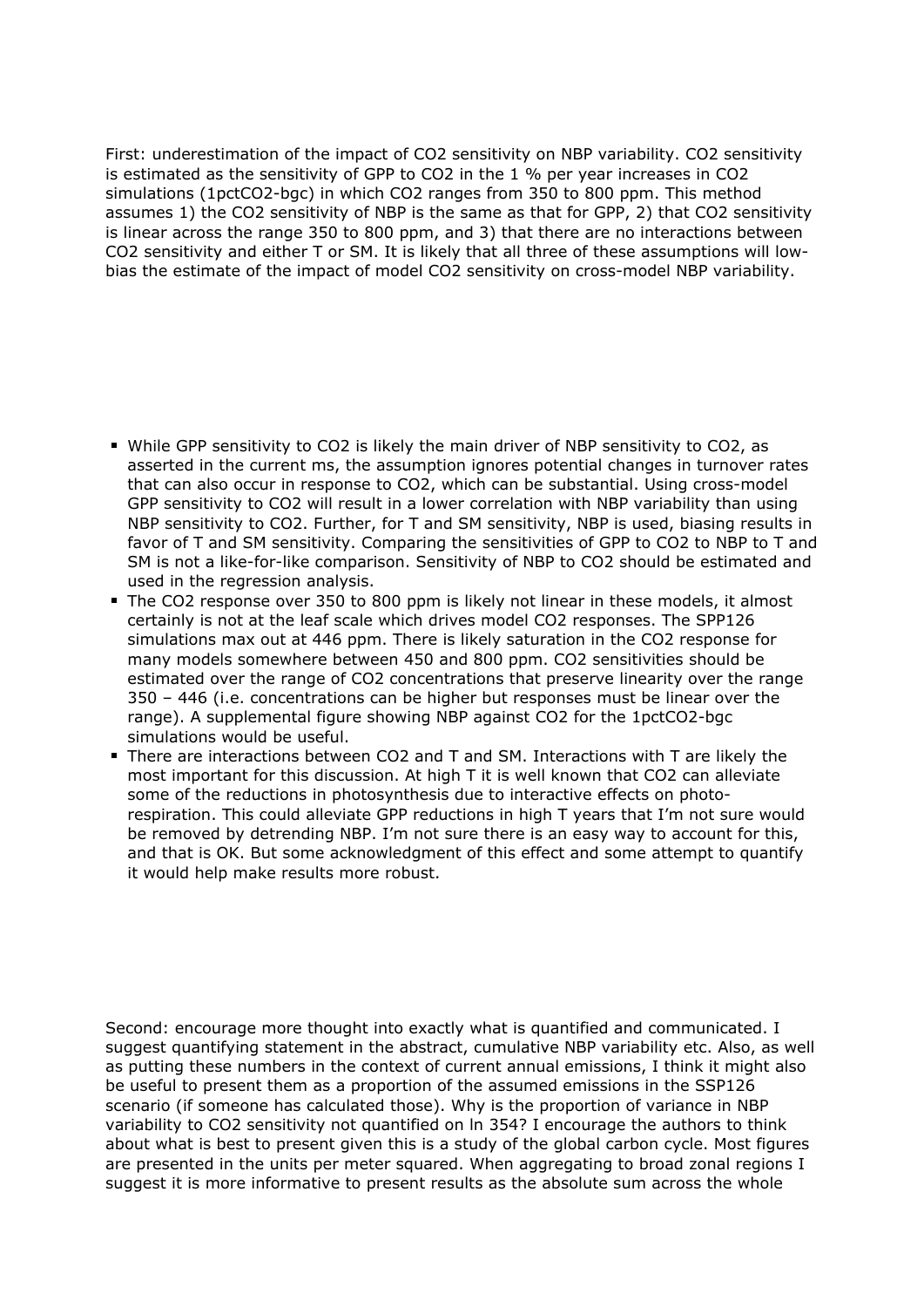area – this would make it easier to relate the regions and sensitivities directly to the global aggregate numbers. Finally, have differences in grid-square area been taken into account when presenting the global aggregate drivers of NBP variability?

Technical Comments

Title: suggest switching "controls" for "drivers" as control suggests some degree of intention.

While I see some of the benefits of the narrative style with the methods spread throughout the results (e.g. lns 157-164, 179-189, 263-283, etc), I think it is more practical to have the methods all in one place where they can be found easily and assessed side by side.

Fig 6: can probably go into the supplement.

Fig 7: A little hard to read, I think the sensitivities could be presented more clearly if they were presented as in Fig 8. I recognise that would necessitate removal of uncertainties from the figure and I appreciate the effort made to quantify uncertainty but is clarity of communication is the trade off. Fig 8 as is could go to the supplement.